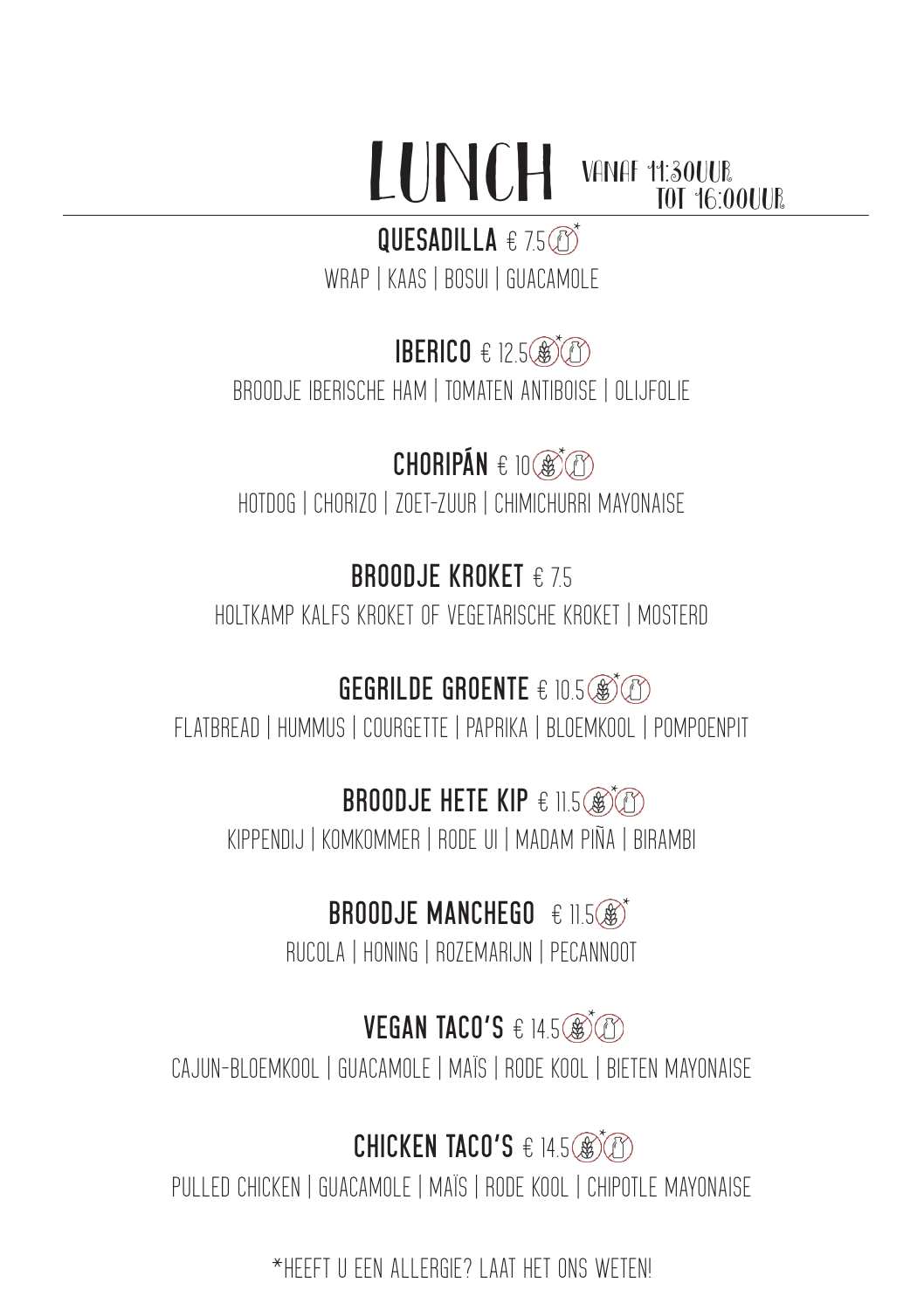# SNACKS VANAF 11:30UUR

**BROODPLANK** € 9 3

MAISBOL | AIOLI | GEMARINEERDE OLIJVEN

#### **KALFS BITTERBALLEN** € 8

HOTLKAMP | MOSTERD | 6 ST.

#### **EMPANADAS** € 8

WISSELENDE VIII LING | 3 ST.

#### **KAASTENGELS** € 8

CHILISAUS | 6 ST.

#### **VEGETARISCHE BITTERBALLEN** € 8

MOSTERD | 6 ST.

**PORTIE FRIETJES** € 4.5

VERSE FRIET | MAYONAISE

#### **PATATAS BRAVAS** € 5

AARDAPPELTJES | CHIPOTLE MAYONAISE

#### **TORTAS DE BACALAO** € 8

KABELJAUW KOEKJES | AIOLI | 6 ST.

#### **NACHO'S** € 8.5 **@***O*

KAAS | GUACAMOLE | JALAPEÑO PEPER

#### **POLLO FRITO** € 8.5

GEFRITUURDE KIP | SRIRACHA | BOSUI | 6 ST.

#### **PAN CON TOMATE** € 7 *C*O

CROSTINI'S | TOMAAT | OLIJFOLIE | 3 ST.

#### **PAN CON JAMON € 12.5** *C***O**

CROSTINI'S | IBERISCHE HAM | TOMAAT | 3 ST.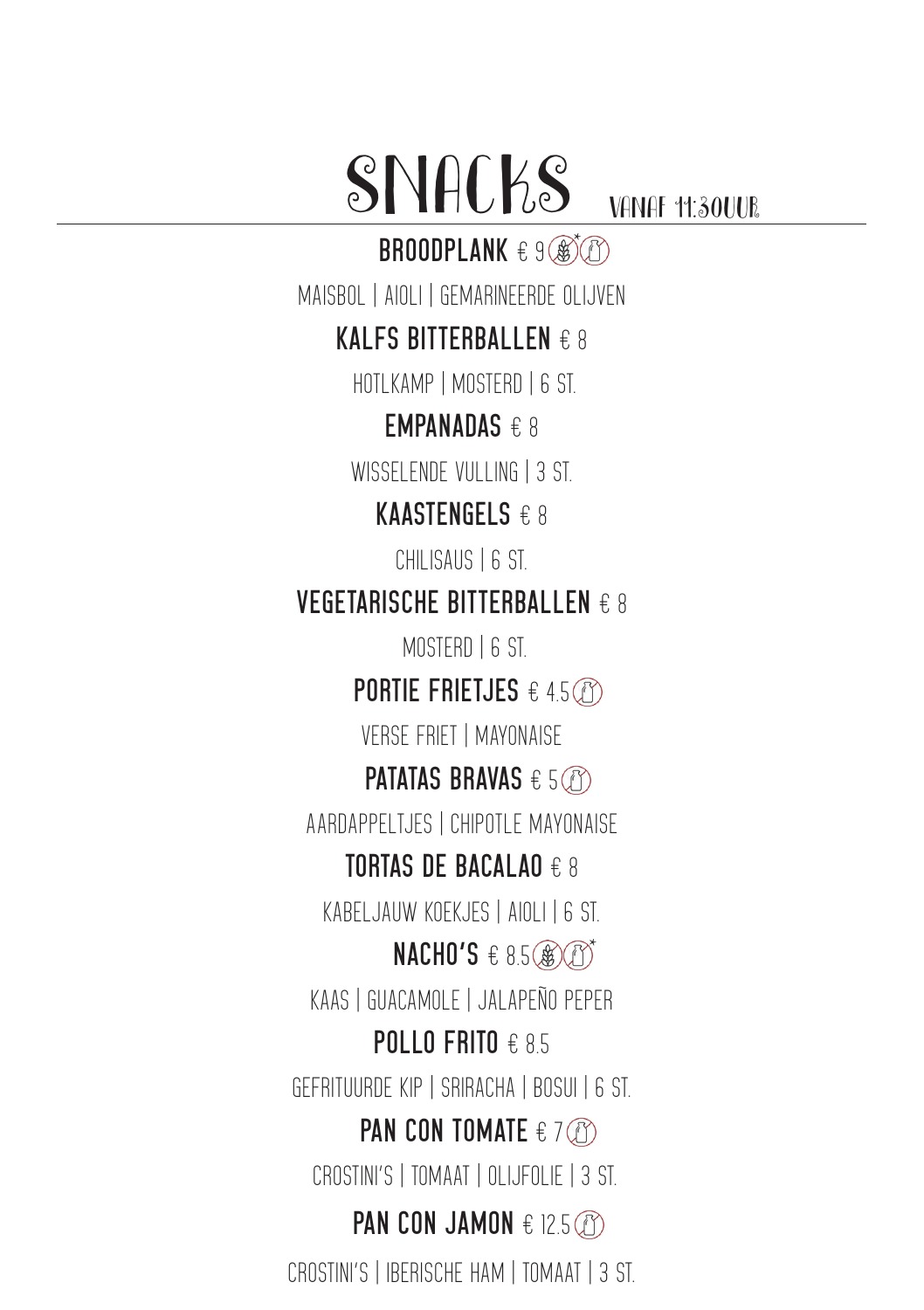# ALL DAY LONG VANAF 11:30UUR

## **SOPA** € 9.5 3

VEGAN | BROCCOLI | GROENE SPLITERWT | KOKOS | MISO | NORI | BROOD

# **VERANO** € 15

SALADE GEROOSTERDE ZOMER GROENTEN | GROENE ASPERGE | CHIOGGIA BIET QUINOA | RADICCHIO | HUMMUS | KIKKERERWTEN | ZONNEBLOEMPIT SINAASAPPEL-CHIMICHURRI DRESSING

## **SALMON** € 15

 SALADE ZALM (GESCHROEID) | RADIJS | WORTEL | RIJSTNOEDELS | BABYMAÏS KIEMGROENTE | KOMKOMMER | RODE KOOL SOJA-SESAM VINAIGRETTE MET AJI-AMARILLO

# GAMBA'S € 14.5<sup>3</sup>

AVOCADO-LIMOEN CRÈME | KROEPOEK | FLATBREAD

## **CEVICHE PANAMA** € 14.5

ZEEBAARSFILET | RODE UI | KORIANDER | LIMOEN | BANANENCHIPS

## **IBERICO € 14®**

JAMON IBERICO | OLIJFOLIE | BROOD

# **TAPAS € 16.5 3**

JAMON IBERICO | PIMIENTOS DE PADRON | CHISTORRA | MANCHEGO CEVICHE VAN KLEINE GARNAALTJES SAFFRAAN-AIOLI | BROOD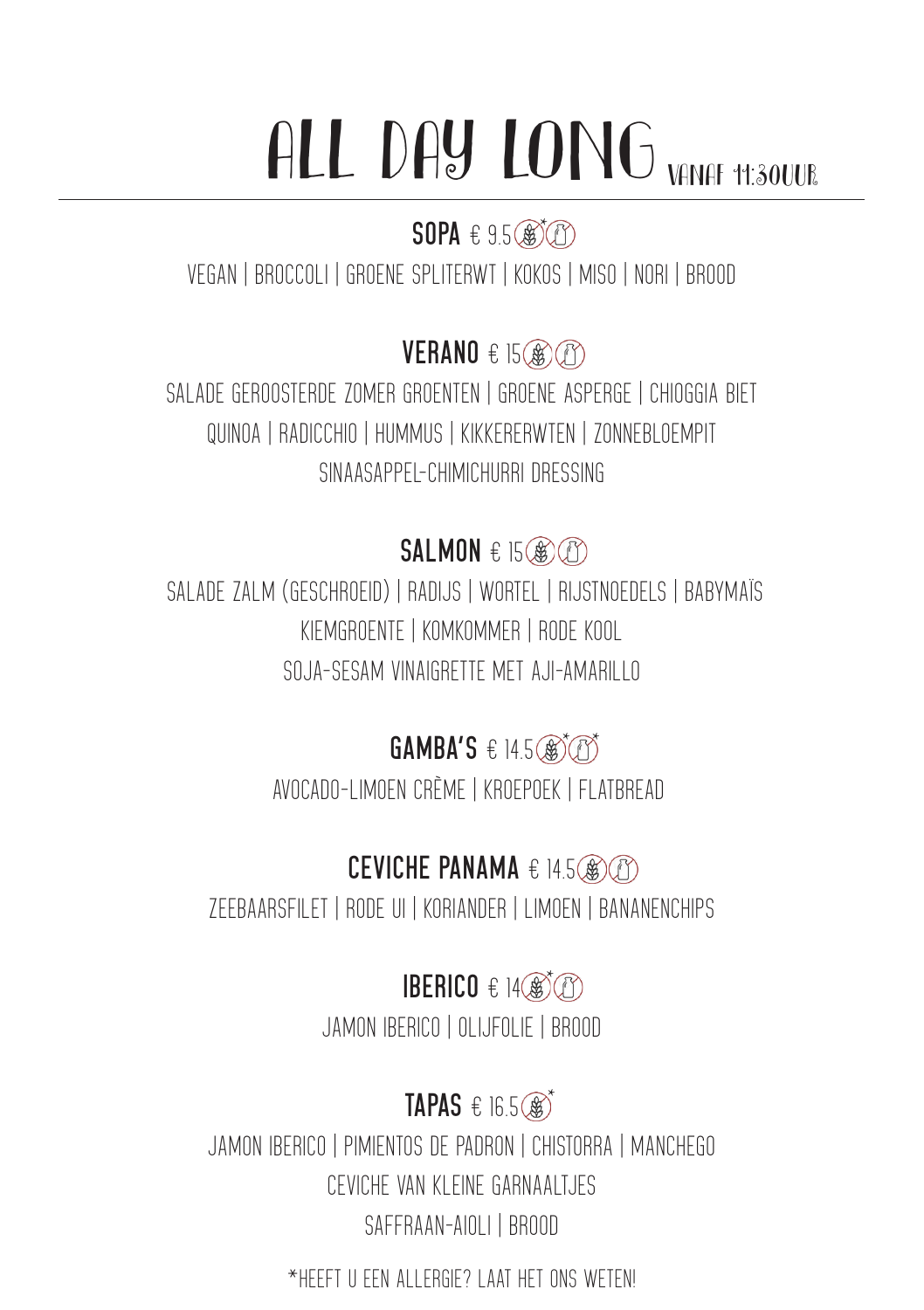# DINER VANAF 17:00UUR

## **VEGAN TACO'S € 14.5**

CAJUN-BLOEMKOOL | GUACAMOLE | MAÏS | RODE KOOL | VEGAN BIETEN MAYONAISE

### **CHICKEN TACO'S € 14.5 ®**

PULLED CHICKEN | GUACAMOLE | MAÏS | RODE KOOL | CHIPOTLE MAYONAISE

## **DEL MAR** € 24.5

KABELJAUWRUGFILET | AARDAPPEL-TUINERWTEN PUREE | GROENE ASPERGES COURGETTE | ROMESCO | LIMOEN BOTER

### **KIPPENDIJ** € 19.5

SATÉ | PINDASAUS | GEFRITUURDE UITJES | FRIETJES | MAYONAISE

### **CHURRASCO STEAK € 24.5 8 3**

ZUID-AMERIKAANS GEMARINEERDE, GEGRILDE BAVETTE | GEROOSTERDE GROENTESPIES PATATAS BRAVAS | AJI-VERDE

#### **VEGAN BURGER** € 18.5

KNOLSELDERIJ-VENKEL BURGER | SESAM-BUN | VEGAN CHEDDAR KAAS COLESLAW | AUGURK | CHIPOTLE-COMPOTE GROENTE SALADE | FRIETJES

## **KINDER PIZZA**  $\epsilon$  8.5 $\textcircled{f}$

TOMATENSAUS | CHEDDAR

## **KINDER MENU** € 8.5

KROKET | FRIETJES | WATERMELOEN | KOMKOMMER